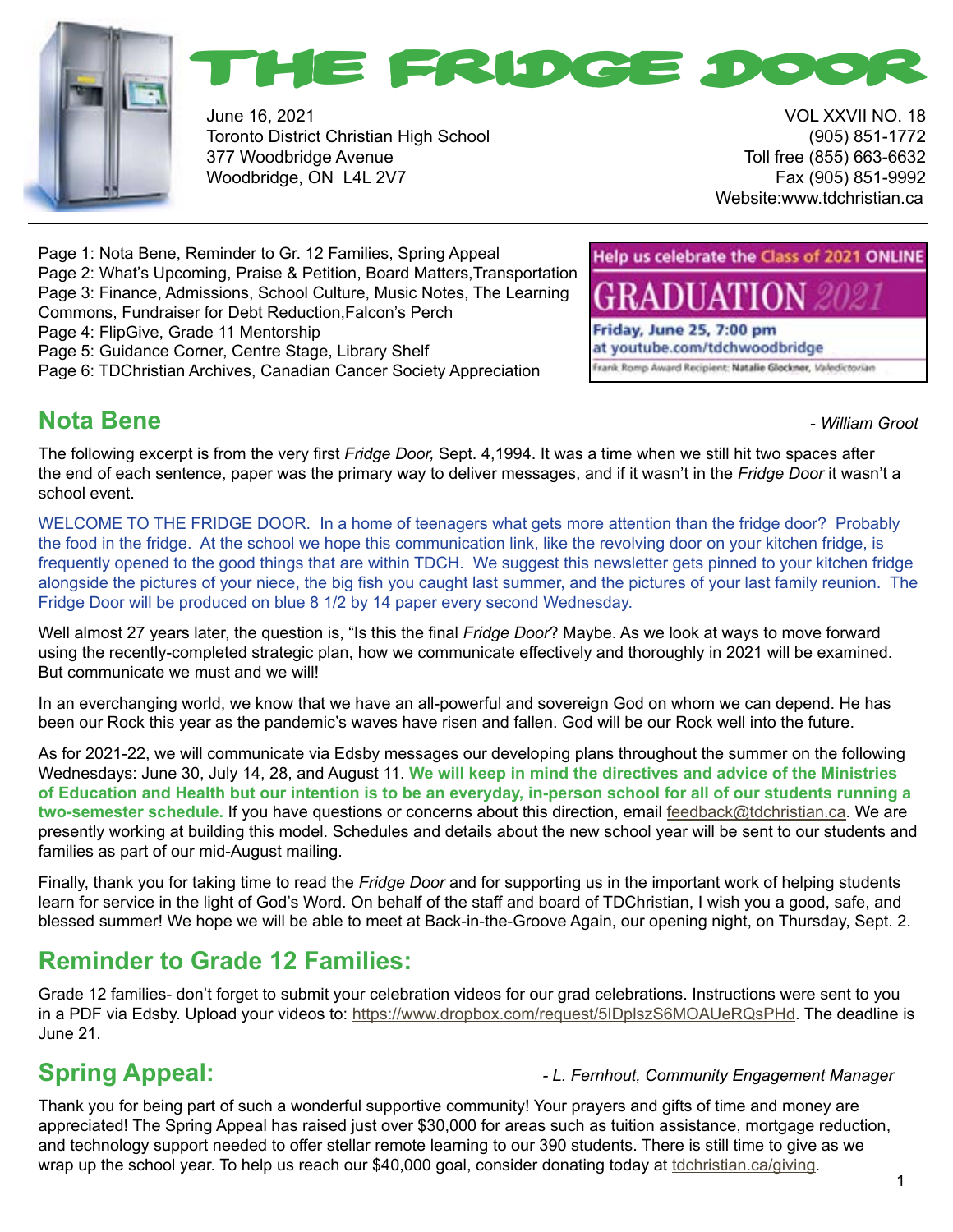# **What's Upcoming at TDChristian?**

- **• Friday, June 18** is the last day of regular classes.
- **• Final Assembly: on Friday, June 18 at 7 p.m. on YouTube channel: TDCHWoodbridge**. Grab the family and celebrate 2020-21 together. It is a 80-minute testament to God's goodness in a tough year. See Edsby announcements for more details.
- **Student Drop Off/Pick Up date is Monday, June 21 from 8 to 5 pm. Come to the school and return library** books, art supplies, text books, cameras, laptops and more, as well as to pick up any student work or items still at the school. Grade 12 students who ordered grad clothing or TD clothing can pick those up as well. Parents/ Guardians/Homestays will receive ONE Parent/Guardian Volunteer hour for making the trip.
- **• Wednesday, June 23 at 5 p.m.: TDChristian's Class of 2021's** In-person Outdoor Graduation Ceremony (rain date is Thursday, June 24). Due to provincial guidances and safety protocols, only class and staff members will be permitted to attend. Details were sent via an Edsby message to students and their families today.
- **• Quadmester 4 Report Cards** will be mailed during the last week of June.
- **• Thursday, September 2: Back-in-the-Groove-Again evening** to kick off 2021-22. Details to be sent in August.

## **Praise & Petition** *- E. Dengerink/M. Laswick*

It has been a challenging year with many changes. The one thing that has not changed is that we are still loved and cared for by our Heavenly Father! We are thankful for his presence in our lives and the strength and comfort that He provides. Many of us have experienced a wide range of emotions including uncertainty, sadness, loss, excitement, love, happiness, and joy! We look forward to the future with hope in our hearts as we reconnect with family and friends during the summer break and as we dream about new possibilities for the next school year.

Pray for our students during the final two days of the school year – that they have the energy and motivation to end the year well. We are thankful and proud of the resilience of our students and how they managed to make the best of remote learning this quadmester.

Our Grade 12 students have made their decisions for next year! As they have blessed us during the last four years, we pray that they will be a blessing to those they encounter in the years ahead. We hope and pray that they may have a sense of peace and excitement as they look forward to beginning a new chapter in their lives.

Pray for a safe, restful, adventurous summer for all. May we revel in the glory of God's creation!

A huge "thank you" to the Relay for Life team that organized this year's event. It was a wonderful community building opportunity that raised \$30,000 for the Canadian Cancer Society! As we continue to pray for those we know who are dealing with cancer, we hope that the research efforts of so many will help to find treatment and cures for all types of cancer! *See the Appreciation Certificate from the Canadian Cancer Society on Page 6.*

Congratulations to Mr. & Mrs. Dengerink who became grandparents on Tuesday. Chloe Grace was born to their daughter Jodi and son-in-law Zack! They praise God for a healthy granddaughter to love and enjoy!

Teacher Christina Sanita is getting married on August 26. We wish her and her fiance, David, a lifetime of happiness.

#### **Board Matters** *- Jordan Kuyvenhoven,TDChristian Board Chair*

The upcoming year is full of opportunities and I look forward to serving the school as the newly-elected Board chair. We are very excited about the strategic plan and how it will help our school focus on priorities. Focusing will lay the groundwork to make significant progress in both the short-term and long-term.

We are thankful for the Lord's goodness as we close out another school year and are very pleased that the Class of 2021 can celebrate their achievements together in-person. Given the tremendous challenges the students, teachers, and administration at TDChristian have experienced in the past year, please join me in praying for their relaxation and restoration during the summer break.

## **Transportation 1988** The *J. Dykxhoorn*

Thank you to those of you who emailed and volunteered to be TDChristian Bus Reps next year. All positions have been filled for which I am very thankful!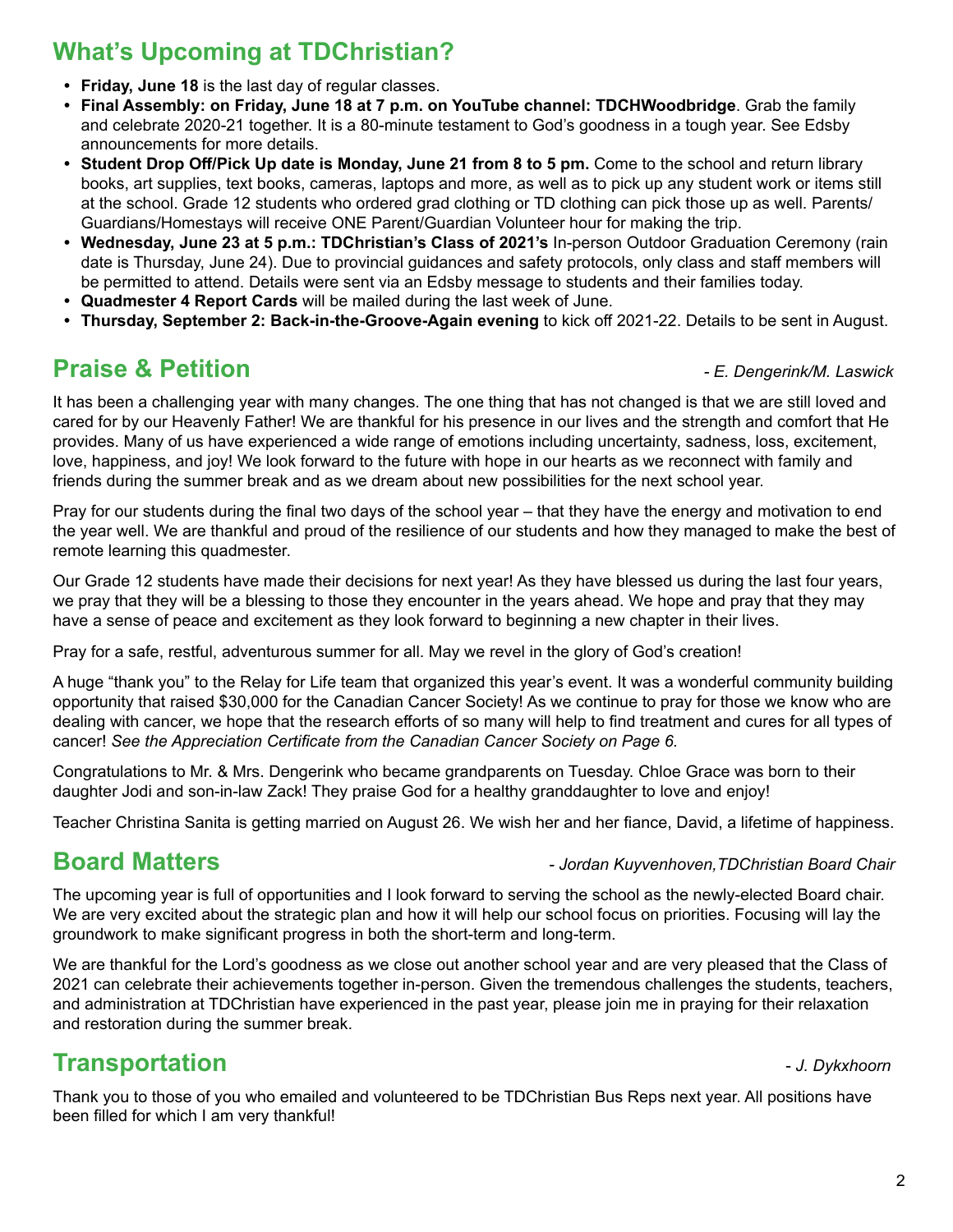# **From the Finance Office** *- M. Rosie*

The 2021-22 tuition forms are now past due! Contact Meg Rosie if you have questions (905-851-1772 ext 214 or [mrosie@tdchristian.ca\)](mailto:mrosie%40tdchristian.ca?subject=). These forms are essential for planning 2021-22.

# **Admissions** *- P. Schuurman*

Congratulations to Grade 8 students (and their families) as they celebrate their graduations this month! We wish you a wonderful time as you move to the next stage of life. We look forward to seeing many of you in September.

We have received many applications for the new school year. However, there is still room in all grades. So, if you have not done so yet, and would like to apply, please go to [tdchristian.ca/studentadmissions](https://www.tdchristian.ca/studentadmissions). Click on "Admissions Application" to bring you to our online application process. The sooner we can receive your application, the better. Lots of planning is underway!

If you have any questions, contact me at [schuurman@tdchristian.ca.](mailto:schuurman%40tdchristian.ca?subject=)

Pass the word around that TDChristian is the place to be!

## **School Culture -** *J. Dykxhoorn***</del>**

Our Relay for Life event wrapped up last week. It was a huge success. Our school Facebook post this past weekend has some great details in a "By the numbers" recap. The participants raised over \$30,000! A huge thank-you to the 14 students who led the event, the many staff and students who participated, and to all who helped support it!

The FINAL ASSEMBLY will premiere on Friday at 7 p.m. on our YouTube channel, TDCHWoodbridge. We celebrate student work and performances, recognize students for their contributions, announce award winners, say good bye to staff members, and simply have fun. Join us then as we wrap up the 2020-21 school year!

### **Music Notes** *- K. Hayward*

In spite of the limited opportunities for making music at school this year, TDChristian students continue to bless our community with their music. Be sure to "tune" into the final assemblies of the year to see and hear some of them in action. We thank the members of the guitar class for their presentation last week. If you missed it, visit the TDCHWoodbridge video channel and click on the **Assembly for June 11th: Guitar Assembly**.

Students in possession of school music equipment and/or instruments must return them on Monday, June 21.

We look forward to hearing and making more music next year! Have a great summer, everyone!

Please direct any questions regarding the music program to me at  $\frac{h}{\text{dayward@tdchristian.ca.}}$ 

# **The Learning Commons** *- M. Jaworski*

As we come to the end of Quad 4, students are reminded to finish strong! Those needing help in their courses with homework, POLs, or final assignments can access help through Homework Club either in person or virtually. Students with an IEP or a Learning Profile are encouraged to arrange ASAP for the accommodations that they will need for any upcoming evaluations or summative projects.

Blessings to everyone for the summer. We look forward to seeing you again in September!

## **Fundraiser for Debt Reduction** - *Leanne Fernhout, Community Engagement Manager*

Thanks to everyone who participated and thank you to Catia Gorman for sharing her knowledge of wellness with us!

There's still time to learn more about dōTERRA: Go to www.facebook.com/groups/doterrapartyproject2020/

Orders can still be placed today directly with Catia at: [catiadoterra@gmail.com](mailto:catiadoterra%40gmail.com?subject=)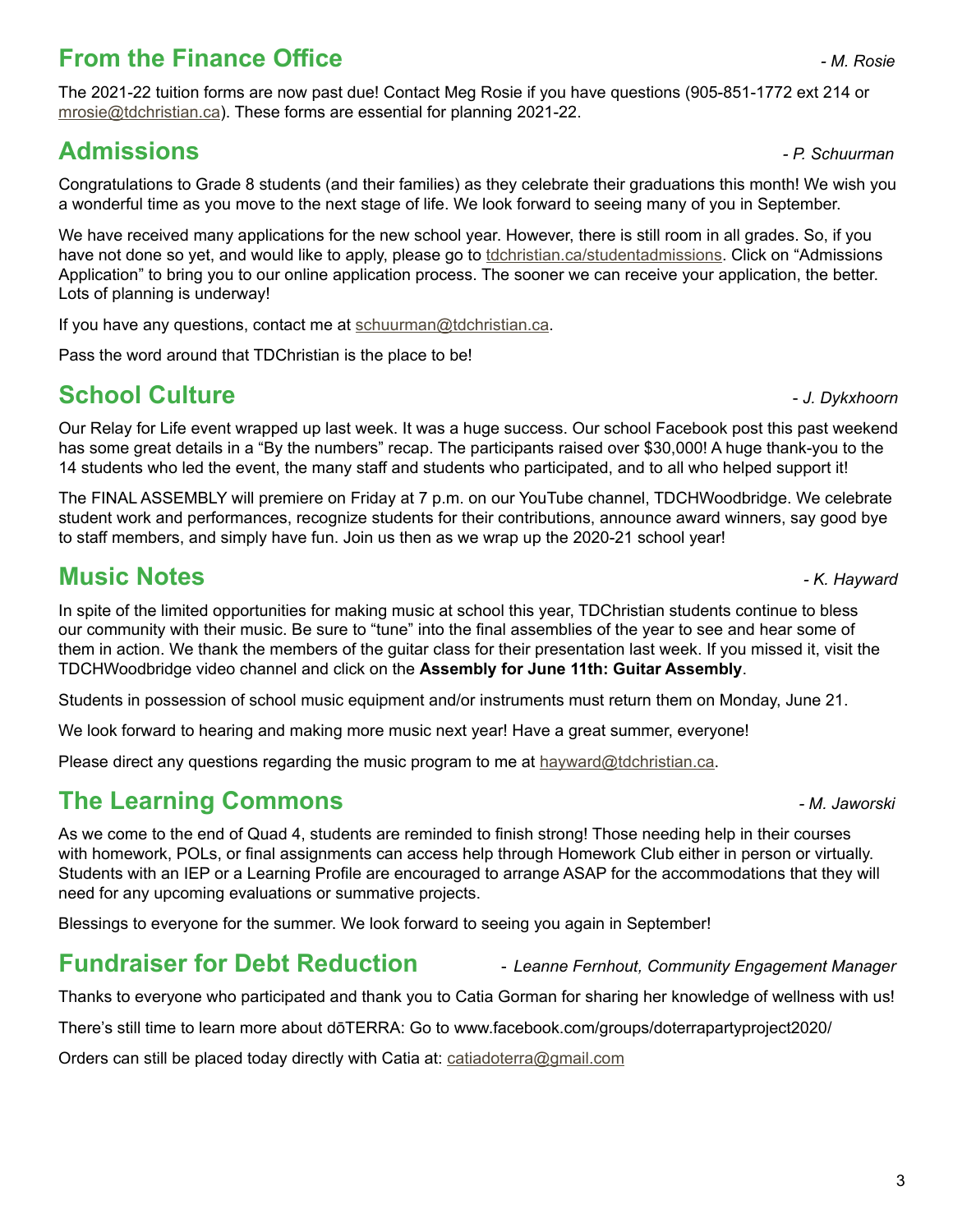### **FlipGive: Earn Volunteer Hours (in the summer)***- L. Fernhout, Community Engagement Manager*

**Don't miss out on earning Volunteer hours for next school year!** The sooner that you start, the more time you have to earn hours. Don't wait, join FlipGive today! If you are already signed up with FlipGive:

- 1. Login to your FlipGive account.
- 2. Click on the team name on the top left hand corner (Toronto District Christian High School).
- 3. Scroll down below the settings area to where you see 'Switch Account' heading.
- 4. Click on 'Join Team' with the + button and enter the code L2HTJW.

#### **To sign up for the first time to FlipGive:**

- 1. Join team TDChristian by clicking: [Join Team Link.](https://www.flipgive.com/teams/261509/joins/intro?joincode=L2HTJW) The join code is L2HTJW.
- 2. You will get a \$5 bonus the first time you shop.

#### **Here is how family and friends can now also participate and help you earn hours:**

- 1. Parents and guardians must first join or sign-up to team TDChristian using the set of steps above.
- 2. When we see you have joined, we will then set your family name up as team player.
- 3. Once #2 is complete, family and friends can be invited to join the team by clicking this link: [Join Team Link](https://www.flipgive.com/teams/261509/joins/intro?joincode=L2HTJW). When they do, they will be given an option via a dropdown menu to choose under which player they want to sign up. Be sure they choose your team as we won't know all of your family and friends. Alternatively, you can invite others to sign up by sending an invite link/join code directly from your account to them.
- 4. Shop

#### **Here are particulars for this new session of FlipGive** (which runs from now until April 30, 2022):

- 1. Every \$20 you earn for TDChristian earns you ONE parent/guardian volunteer hour up to a maximum of 12.5 hours.
- 2. After you've reached 12.5 hours, you can earn ONE volunteer hour for every \$40 earned via FlipGive for TDChristian.
- 3. Earnings from family and friends who are signed up under your team will count towards your total.
- 4. The maximum number of volunteer hours is 18 hours (to encourage people to diversify their volunteering).
- 5. Earnings for volunteer hours will be counted for the 2021-22 school year.

Finally, earn volunteer hours by becoming a HUB leader for the FlipGive program. Email Leanne Fernhout at [fernhout@tdchristian.ca](mailto:fernhout%40tdchristian.ca?subject=) to learn more.

## **Grade 11 Mentorship** *- S. Van Eerden*

The Mentorship Program is wrapping up for the final quadmester. Thank-you to students, to mentors, and to parents, guardians, and homestay parents for taking the opportunity to connect outside the walls of the school building, especially during such a difficult time to do so. We hope that the experience has made you richer for having persevered. Mentors, you are eligible for up to five hours volunteer time if you participated. Please submit your hours to Meg Rosie. Thanks again.

## **Falcon's Perch** *- C. Hoving*

Despite an entire year without formalized athletics, I am thankful for the ways we could safely try and incorporate activities into their school years. There were tournaments, competitions, and fitness challenges. Many of you took good care of yourselves and kept active helping your academics and learning. It was not easy; I commend your resiliency in navigating what was lost without school sport this year. My hope is that we can return to play in the fall.

As part of Friday's Final Assembly, we will recognize our Class of 2021 student-athletes and the contributions many of them made to our athletics program. Honourable All-Star mentions will be noted for commitment to four or more teams. All-Stars for stand-out play on a team or sport will be recognized and the Sue McIver and Glenn Van Zeumeren Awards for displaying exceptional leadership qualities along with the Terry Van Dyke Memorial Awards for Male and Female athletes of the year will be announced.

As the pandemic's effect hopefully continues to decline allowing for more opportunities for safe activiites, I encourage you to get outside and be active. The positive impacts will be a huge benefit as we navigate these times.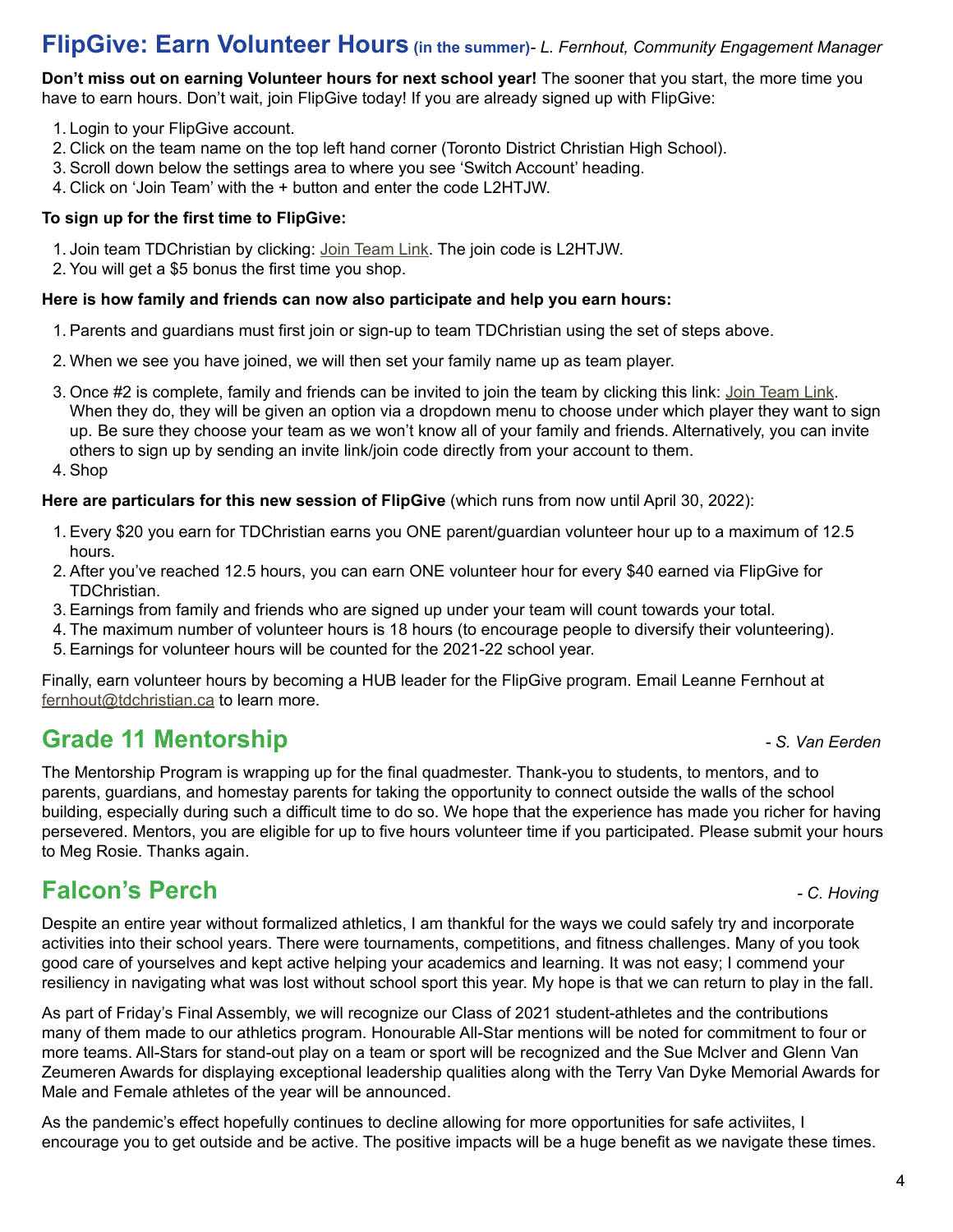# **Guidance Corner** *- E. Dengerink*

**Summer School Registration** is available in all school boards. TDChristian does not run a summer school program. Students who need to attend summer school will do so via their local Public/Catholic school board. Students who are in danger of failing a course should register for the Reinforcement course (55 hours of class time) as soon as possible. Students may also take an Acceleration course (110 hours of class time) which has been approved by Guidance. Summer school information is found at [splash.tdchristian.ca/pdf/202021/SummerSchool2021vers2.pdf](https://splash.tdchristian.ca/pdf/202021/SummerSchool2021vers2.pdf). All summer school courses will be remote. Contact Mrs. Dengerink for assistance with registration.

#### **Important dates:**

**Ontario Community College Applicants:** Check due dates for the payment of tuition fees. Students who are not accepted into their chosen programs, or who have changed their minds about a program, can use the FIND-A-PROGRAM feature on the Ontario Colleges website to search for up-to-date information about other programs offered across the province and their availability (open, closed, wait-list).

**University Applicants:** Check deadlines for applying for residence and registering for courses. Play close attention to how your program will be delivered in the fall. To defer, check the deferral policy to see what your options are. OUAC also offers a Program Vacancy service beginning in June. If you wish to see what is still available, check their website.

**Grade 11s:** Thinking ahead...although it is only June 2021, we recommend Grade 11 students take advantage of the summer break to research programs and campuses that interest them. MyBlueprint is a program available to all students for research and information on post-secondary directions. Take some of the quizzes to discover more about your learning style and interests, look up careers connected to a subject you really enjoy, listen to people as they share what they like and dislike about their jobs. Check with guidance if you need your login information. The TDChristian Splash! Page has a link to MyBlueprint, as well as information for students and their parents, guardians or homestay parents.

**Queen's University Summer Enrichment:** This summer, excite your curiosity with online 5-day summer courses in a range of topics, including engineering, biology, psychology, politics, creative writing and more! Explore your passions or learn a new skill in a collaborative digital university setting. Students learn independently with 15 hours of content per course on Queen's University's dedicated learning management system, OnQ.

Courses work around your part-time job, summer day camp or sports activities, so you can enjoy your summer and learn with Queen's! For more information go to: [esu.queensu.ca/summer2021](https://esu.queensu.ca/summer2021).

**Volunteer Hours:** Summer is a wonderful time to volunteer. Check to make sure your activity is on the approved list, keep track of your hours, get the forms signed, and turn them in next September. Have fun serving in your community! Community Service forms and guidelines can be found on the TDChristian Splash! Page.

# **Centre Stage** *Centre Stage*

Enjoy the announcment of the Drama Awards in this Friday's assembly. Celebrate the accomplishments and contributions made by members of the Class of 2021!

# **Library Shelf** *- J. Knibbe*

**NOTE:** All library books and classroom textbooks or materials borrowed from the library or your teacher (or their replacement costs if lost or damaged) are due on or before Monday, June 21, 2021. Come between 8 a.m. and 5 p.m.

Edsby messages will be sent to students and their parents/guardians reminding them to make these returns. One Parent/Guardian Volunteer Hour will be awarded to each family when the returns are made.